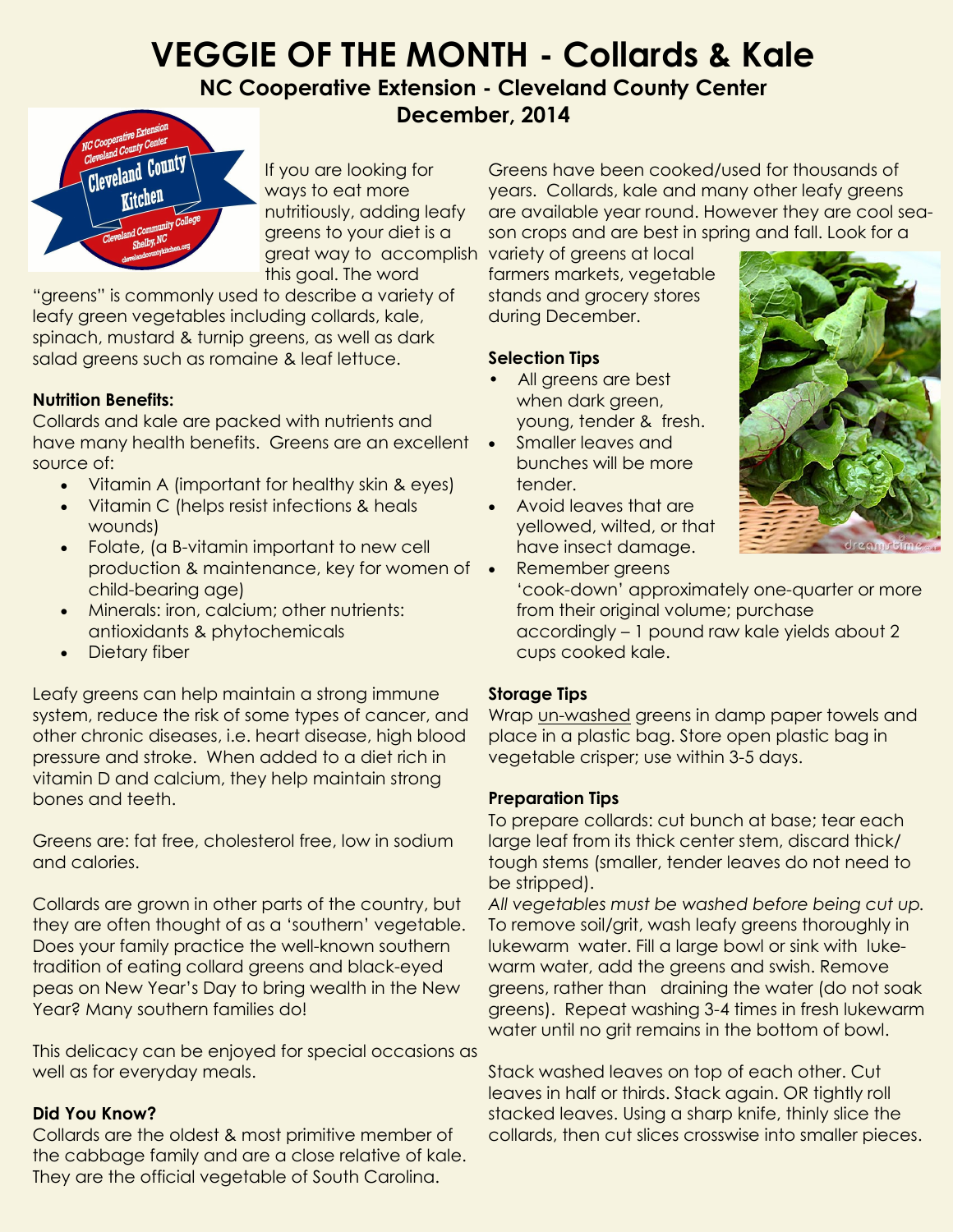## **VEGGIE OF THE MONTH - Collards & Kale**

**NC Cooperative Extension - Cleveland County Center Cleveland County Kitchen - December, 2014**



#### **Seasoned Collard Greens**

- 2 quarts water
- 2 pounds collard greens
- 1 large onion, chopped fine (optional or use dried minced onion)
- 1/2 teaspoon red pepper flakes (optional)
- 1 teaspoon freshly ground black pepper
- 6 oz. turkey ham cut into 1/2 inch cubes (about 1 cup) (optional)

Wash greens thoroughly, discarding stems and yellow leaves. Tear into small pieces. Combine the first five ingredients in a large pot and simmer for 30 minutes. Add turkey ham and simmer another 30 minutes. Serves 4

**HINT:** To use greens in salads, thoroughly drain and dry them. This allows the dressing to stick to the leaves.

Before adding strong flavored greens to soups and stews, blanch to avoid bitterness.

### **Kale and Potato Gratin**

**To Cook:** Add washed greens to medium/large saucepan with ¼ inch water or low-sodium broth in bottom of pan. Add salt if desired, using ½ tsp. salt per pound of greens (or use granular bouillon), fresh or minced onion. Bring water to a boil. Reduce heat, cover and cook until tender. Season with small amount of olive oil, butter, or ham .(optional). Do not cook greens in an aluminum pan. Natural acids in the greens may pit the aluminum pan.)

1 bunch (1lb.) kale, washed and trimmed 1-1/4 lb. all purpose potatoes, peeled and sliced 2 small onions, chopped 1 tablespoon margarine or butter, cut into pieces 1/2 teaspoon fresh tarragon, minced 1/4 teaspoon salt 1/8 teaspoon pepper 1-1/2 cups low-fat milk

Steam kale about 10 minutes. Drain and cool. Press out excess water and chop coarsely. In a greased, 2 quart gratin dish, alternate layers of potatoes, onions, and kale, beginning and ending with potatoes. Combine remaining ingredients and pour over potato mixture. Bake in a 350°F oven until potatoes are tender (about 30-45 minutes.) Yield 6 servings.

#### **Savory Kale**

2 lbs Fresh Kale 1 Tbs. vegetable oil (optional) 2 teaspoons chopped onion Pepper to taste 1/2 teaspoon sugar 1/2 teaspoon marjoram 1/2 cup water



Wash kale and cut off tough stems. Place in saucepan with water, onions, marjoram, sugar and pepper. Cover and cook for 10 minutes or until tender. Add oil, mix well and serve. Serves 6.

Developed by: Nancy Abasiekong, Julie Flowers and Annie Thompson

## **Cleveland County Kitchen Project - Web address: clevelandcountykitchen.org**